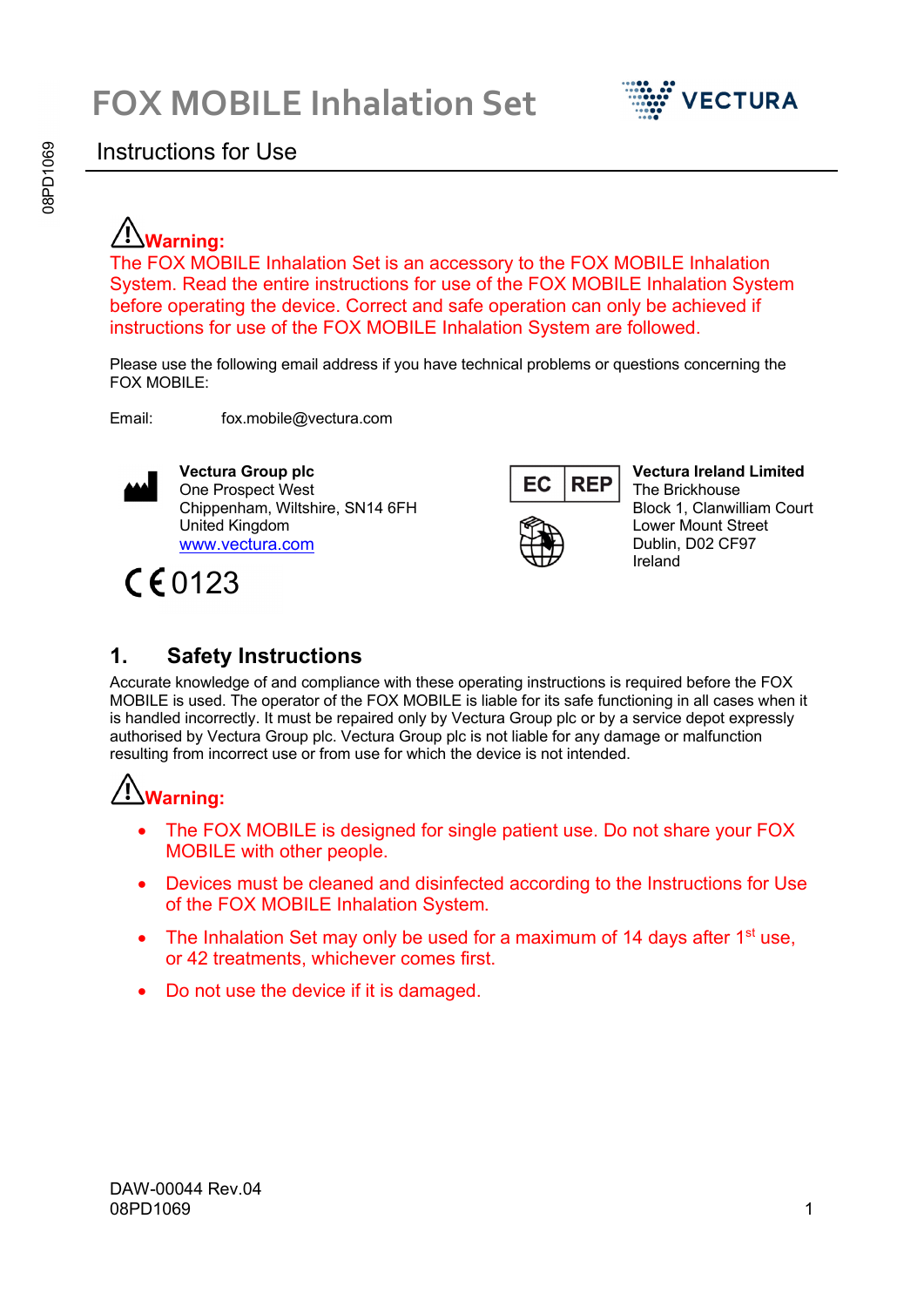

### Instructions for Use

#### **2. Package Content**

- 1 x Nebuliser Reservoir
- 1 x Nebuliser Cap
- 1 x Mouthpiece
- 1 x Instructions for use (this document)

### **3. Intended Use, General Instruction, Use of the device**

The FOX MOBILE Inhalation Set is an accessory to the FOX MOBILE Inhalation System. The FOX MOBILE Inhalation Set can only be used in combination with the FOX MOBILE Inhalation System. For information regarding Intended Use, General Instructions and the Use of the device refer to instructions for use of your FOX MOBILE Inhalation System.

#### **4. Storage and Transport**

No specific storage and transport conditions are defined for the FOX MOBILE Inhalation Set.

#### **5. Service Life**

Replace the Mouthpiece, Nebuliser Reservoir and Nebuliser Cap at the end of service life. The components delivered with the FOX MOBILE Inhalation Set may be used up to a maximum of 14 days after 1<sup>st</sup> use, or 42 treatments, whichever comes first.

#### **6. Explanation of Symbols used**

#### **SYMBOL INDICATION**

This device complies with the requirements of the Medical Devices Regulation (2017/745/EU).

Follow the Instructions For Use

C F

**REF** 

Reference number (article number)



 $EC$  REP

Indicates the authorised representative in the European Community

Importer

Manufacturer

Serial number

- **IMD** Medical device
- **UDI** Unique device identifier
	- Use-by date

Information as of: March 2021

DAW-00044 Rev.04 08PD1069 2